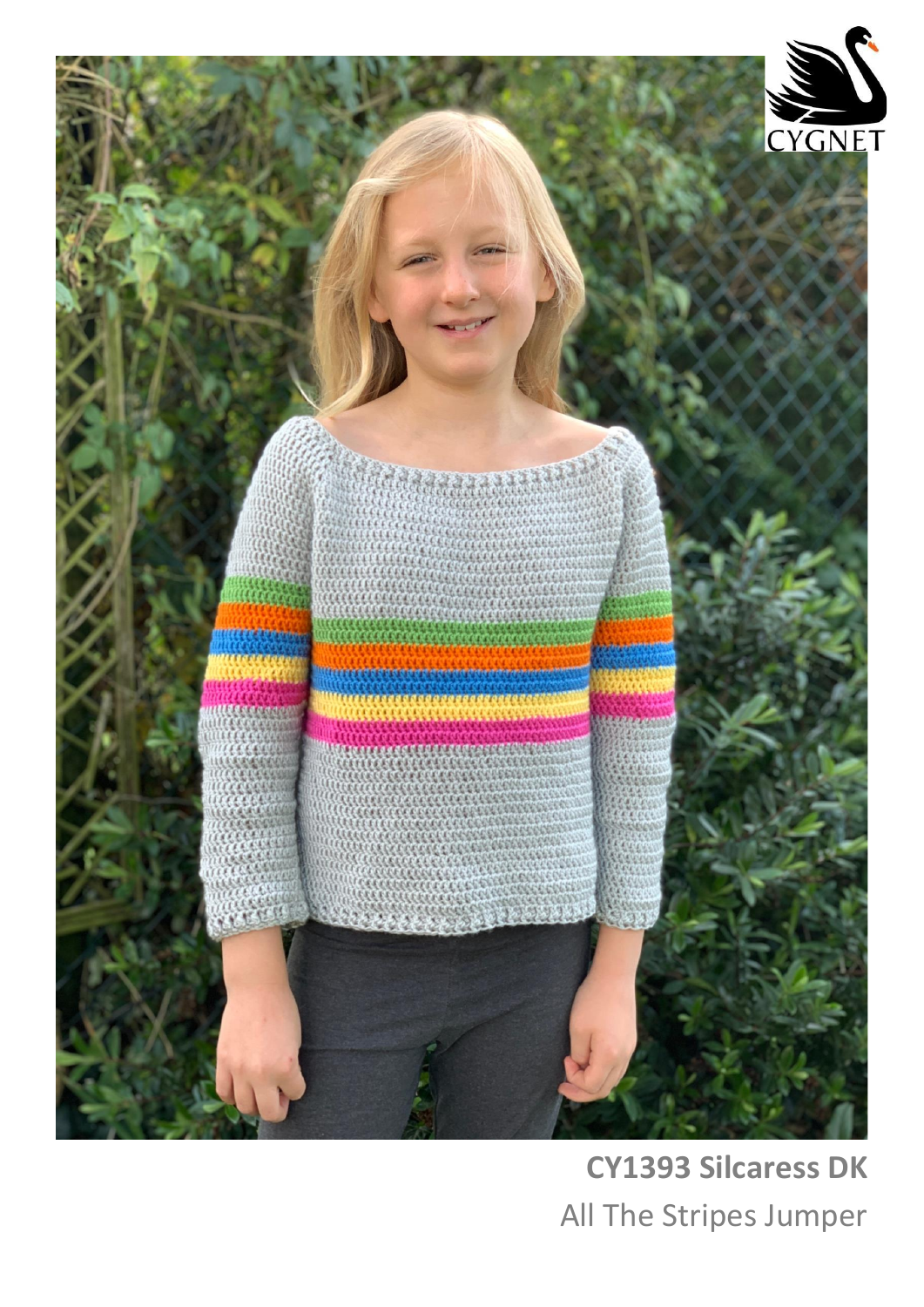## **Measurements**

| <b>Size</b> | To Fit Chest     | <b>Chest Circumference</b> | Length           | Sleeve           | <b>Balls of Grey needed</b> |
|-------------|------------------|----------------------------|------------------|------------------|-----------------------------|
| 4 years     | 65 <sub>cm</sub> | 75cm                       | 27 <sub>cm</sub> | 27 <sub>cm</sub> | $\overline{2}$              |
| 6 years     | 71 cm            | 81 <sub>cm</sub>           | 29cm             | 29cm             | 3                           |
| 8 years     | 74 cm            | 84cm                       | 35cm             | 32cm             | 3                           |
| 10 years    | 79 cm            | 89cm                       | 39cm             | 35cm             | 3                           |

## **Materials**

Yarn A - Silcaress DK (100% Anti-piling Acrylic, 100g/ 250m) in Pearl Grey (2672) for quantities see above table. 1 ball of each:

Yarn B - Silcaress in Apple (2956) Yarn C- Silcaress in Clementine (2093) Yarn D - Silcaress in Cornflower (2119) Yarn E - Silcaress in Raspberry (2278) 4 mm hook **Scissors** Needle 4 stitch markers

#### **Abbreviations (UK Terms)**

| <b>BPTr</b> | Back Post Treble crochet         | ch         | Chain                            |
|-------------|----------------------------------|------------|----------------------------------|
| <b>FPTr</b> | <b>Front Post Treble Crochet</b> | <b>Ftr</b> | <b>Foundation treble Crochet</b> |
| SS          | Slip Stitch                      | sp         | Space                            |
| st          | <b>Stitch</b>                    | <b>Tr</b>  | Treble crochet                   |
| Tr2tog      | Treble 2 together                | vrh        | Yarn round hook                  |

**BPTr** Back Post Treble Crochet : yrh, starting from the back, insert hook from back to front to back around post of st in row below, complete as Treble crochet st.

**FPTr** Front Post Treble: work in opposite way to BPTr

**Ftr** Foundation treble, 3ch (counts as first tr), yrh, insert hook in 3rd ch from hook, \*yrh, pull, yrh, draw through 1 loop on hook (ch made), [yrh, draw through 2 loops on hook] twice (tr made) \*\*, insert hook in the last ch made; rep from \* for number of sts required, ending last rep at \*\*

**Tr2tog** (yrh, insert hook in next st, yrh and pull up loop, yrh and draw through 2 loops) twice, yrh and pull through all loops on hook.